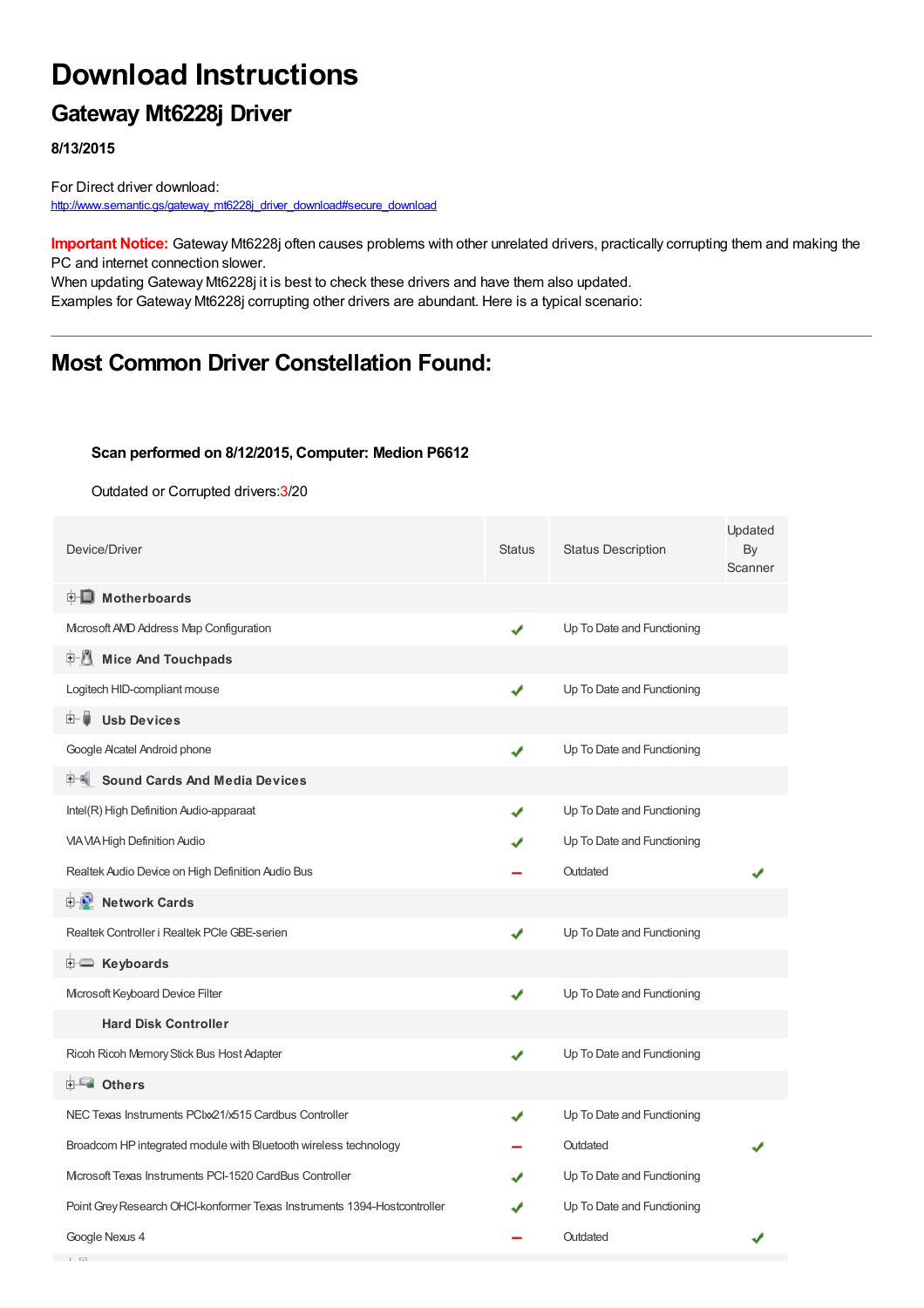| <b>E-LO</b> Cameras, Webcams And Scanners         |   |                            |
|---------------------------------------------------|---|----------------------------|
| Canon Canon MP600R                                | ✔ | Up To Date and Functioning |
| <b>Dideo Cards</b>                                |   |                            |
| Intel(R) HD Graphics                              | ✔ | Up To Date and Functioning |
| <b>E</b> Input Devices                            |   |                            |
| Logitech Logitech Optical Tilt Wheel Mouse        |   | Up To Date and Functioning |
| <b>E-</b> Port Devices                            |   |                            |
| D-Link MT65xx Preloader                           | J | Up To Date and Functioning |
| <b>D</b> Monitors                                 |   |                            |
| Sony Digital Flat Panel (1024x768)                |   | Up To Date and Functioning |
| <b>Devices</b> Mobile Phones And Portable Devices |   |                            |
| <b>Acer NOKIA</b>                                 |   | Up To Date and Functioning |

## **Gateway Mt6228j Driver Models:**

| <b>Driver Model</b>             | <b>Original Upload Last</b><br><b>Date</b> | <b>Modification</b> | <b>Driver File</b>                 | <b>File</b><br><b>Size</b> | <b>Most Compatible</b><br><b>Computer Model</b> | <b>Availabilty To</b><br><b>Scanner</b> |
|---------------------------------|--------------------------------------------|---------------------|------------------------------------|----------------------------|-------------------------------------------------|-----------------------------------------|
| Gateway Mt6228j<br>282.16       | 9/8/2014                                   | 8/2/2015            | gateway mt6228-<br>282.16.exe      |                            | 177kb ASUS Z84J,                                |                                         |
| Gateway Mt6228j<br>63023        | 10/28/2014                                 | 8/3/2015            | jtcxhyyo-63023.exe                 | 152kb                      | THEIS TH-C346/945GZME-<br>RH/512/80/Mdi-Towe,   |                                         |
| Gateway Mt6228j<br>32774        | 9/13/2014                                  | 8/6/2015            | gateway_mt6228j-<br>32774.exe      |                            | 113kb Sony VPCW210AB,                           | ✔                                       |
| Gateway Mt6228j<br>F20807       | 9/29/2014                                  | 8/6/2015            | kipdjz-f20807.exe                  |                            | 198kb Compag Presario 8141EA,                   |                                         |
| Gateway Mt6228j<br>82379        | 10/11/2014                                 | 8/7/2015            | gateway mt6228-<br>82379.exe       |                            | 151kb Fujitsu ESPRIMO P2521,                    | ✔                                       |
| Gateway Mt6228j<br>30862        | 9/22/2014                                  | 8/2/2015            | gateway_mt6228j-<br>30862.exe      | 31kb                       | <b>IBM ThinkPad R40,</b>                        | ✔                                       |
| Gateway Mt6228j<br>33208        | 8/10/2014                                  | 8/9/2015            | gateway mt6228-<br>33208.exe       | 99kb                       | Lenovo ThinkCentre M91p,                        | ✔                                       |
| Gateway Mt6228j<br>B2.10981.1   | 12/16/2014                                 | 7/31/2015           | gateway_mt6228j-<br>b2.10981.1.exe | 59kb                       | Toshiba Dynabook EX1/524CMEVID,                 | ✔                                       |
| Gateway Mt6228j<br>81.12.122    | 11/30/2014                                 | 8/7/2015            | gateway mt6228-<br>81.12.122.exe   |                            | 185kb IBM921035M                                | ✔                                       |
| Gateway Mt6228j<br>4022.12      | 9/30/2014                                  | 8/6/2015            | uxgqlitka-4022.12.exe              |                            | 200kb LGPI-J455R                                |                                         |
| Gateway Mt6228j 3099 12/10/2014 |                                            | 8/3/2015            | gateway_mt6228j-<br>3099.exe       | 54kb                       | Sony VGN-NS38M P,                               | ✔                                       |
| Gateway Mt6228j<br>60472        | 10/21/2014                                 | 8/4/2015            | gu-60472.exe                       | 56kb                       | <b>ITSUM ADAX,</b>                              | J                                       |
| Gateway Mt6228j<br>Y71.1273     | 1/24/2015                                  | 8/6/2015            | gateway_mt6228j-<br>y71.1273.exe   | 91kb                       | HPPS378AA-ABNt875.no,                           | ✔                                       |
| Gateway Mt6228j<br>2.12047      | 8/31/2014                                  | 8/9/2015            | gateway mt6228-<br>2.12047.exe     |                            | 179kb HPO22803EDm,                              | ✔                                       |
| Gateway Mt6228i<br>H81.1406     | 12/13/2014                                 | 8/6/2015            | cnysa-h81.1406.exe                 |                            | 114kb IBM9210WLV,                               | ✔                                       |
| Gateway Mt6228j<br>2.11.12.120  | 8/13/2014                                  | 8/3/2015            | pnlrl-2.11.12.120.exe              | 37kb                       | Packard Bell ISTART D3180,                      | ✔                                       |
| Gateway Mt6228i<br>1.121.132    | 1/31/2015                                  | 8/8/2015            | gateway mt6228-<br>1.121.132.exe   |                            | 136kb NOVATECHMBB-44308D,                       | ✔                                       |
| Gateway Mt6228j<br>C30331.1     | 12/11/2014                                 | 8/2/2015            | gateway_mt6228j-<br>c30331.1.exe   |                            | 176kb HP200-5410es,                             | ✔                                       |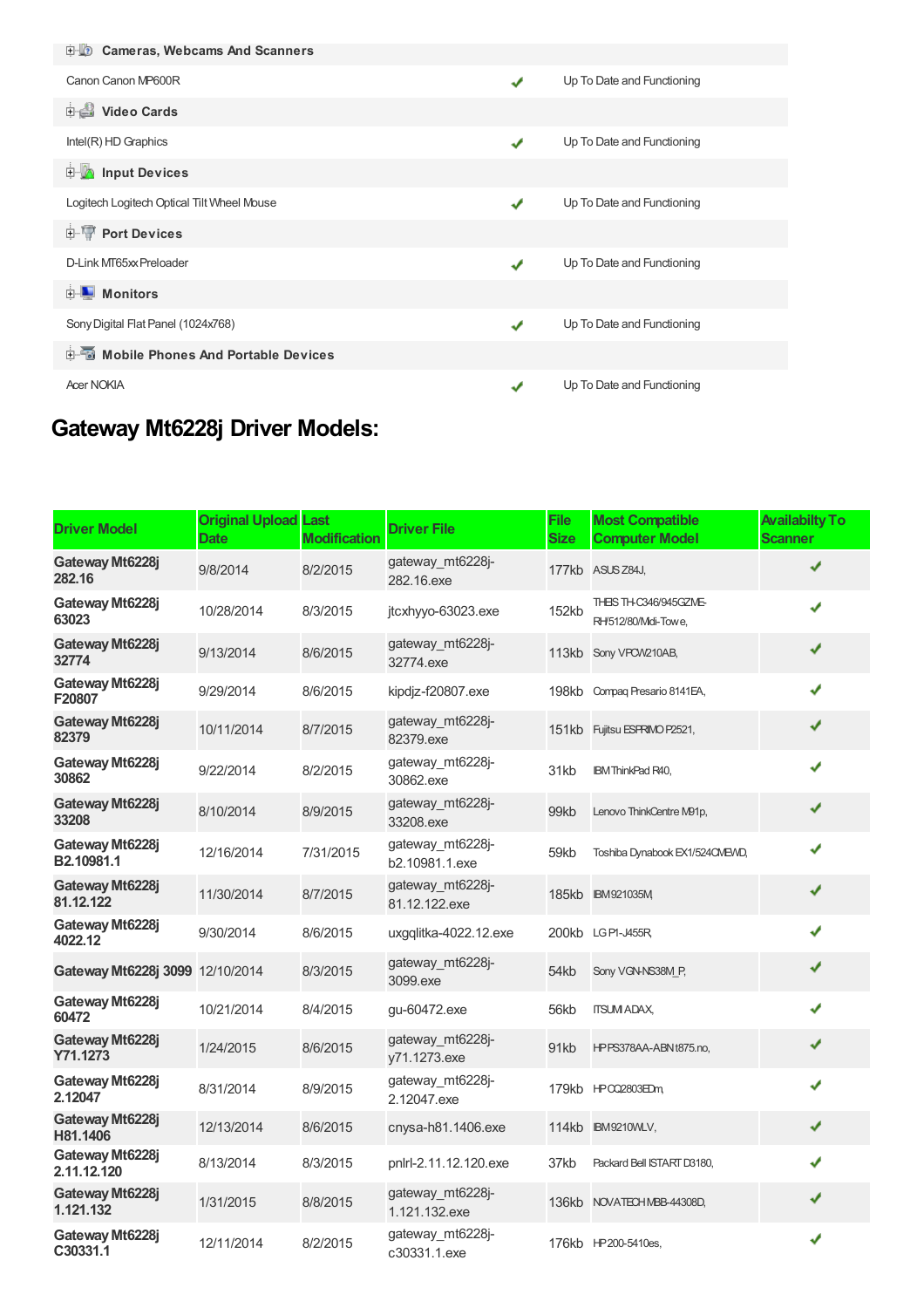| Gateway Mt6228j<br>81.1262      | 12/30/2014 | 7/31/2015 | nh-81.1262.exe                       |       | 177kb Sony VGN-A230P,                  | ✔ |
|---------------------------------|------------|-----------|--------------------------------------|-------|----------------------------------------|---|
| Gateway Mt6228j<br>61.1884      | 12/16/2014 | 8/5/2015  | gateway_mt6228j-<br>61.1884.exe      | 50kb  | Acer Veriton Z290G,                    | ✔ |
| Gateway Mt6228j<br>P61.1669     | 10/9/2014  | 8/6/2015  | gateway mt6228j-<br>p61.1669.exe     |       | 111kb Sony VGN-TZ37GN N                | ✔ |
| Gateway Mt6228j<br>31.146       | 9/5/2014   | 8/4/2015  | gateway_mt6228j-<br>31.146.exe       | 47kb  | HPKT536AA-ABJ IQ507jp,                 |   |
| Gateway Mt6228j<br>1.1786       | 1/16/2015  | 8/7/2015  | gateway_mt6228j-<br>1.1786.exe       | 94kb  | <b>HPD7222T-ABA A350E</b>              | ✔ |
| Gateway Mt6228j<br>A832.186     | 1/23/2015  | 8/3/2015  | gateway mt6228j-<br>a832.186.exe     | 35kb  | Sony VPCX115LW,                        | ✔ |
| Gateway Mt6228j<br>231.130      | 10/4/2014  | 7/31/2015 | gateway_mt6228j-<br>231.130.exe      | 78kb  | Compaq Presario 7132EA 470019-<br>261, | ✔ |
| Gateway Mt6228j<br>61.1968      | 9/6/2014   | 8/2/2015  | gateway_mt6228j-<br>61.1968.exe      | 103kb | NEC PC-MJ30VEZE1,                      | ✔ |
| Gateway Mt6228j<br>20323        | 12/4/2014  | 8/5/2015  | hv-20323.exe                         | 60kb  | Lenovo ThinkPad T400s,                 | ✔ |
| Gateway Mt6228j<br>1.1783       | 1/17/2015  | 8/4/2015  | gateway_mt6228j-<br>1.1783.exe       | 44kb  | Compag DD345A-ABS 6620 SV110,          | ✔ |
| Gateway Mt6228j<br>22779        | 1/18/2015  | 8/5/2015  | gateway_mt6228j-<br>22779.exe        |       | 154kb HPKN458AA-ABT a6450.is,          | ✔ |
| Gateway Mt6228j<br>2.10943      | 10/4/2014  | 8/7/2015  | gateway mt6228j-<br>2.10943.exe      |       | 202kb Compag GC662AA-ABA SR5113VM      | ✔ |
| Gateway Mt6228j<br>R42094       | 10/13/2014 | 8/3/2015  | gateway_mt6228j-<br>r42094.exe       |       | 170kb Sony VPCW21A7E                   | ✔ |
| Gateway Mt6228j<br>21.1474      | 8/12/2014  | 8/8/2015  | sqjmvobkk-21.1474.exe                | 60kb  | Gateway GT4228m                        | ✔ |
| Gateway Mt6228j<br>1.1387       | 8/6/2014   | 8/2/2015  | gateway_mt6228j-<br>1.1387.exe       | 73kb  | Panasonic CF-52ELNFQAM                 | ✔ |
| Gateway Mt6228j<br>43490        | 12/16/2014 | 8/2/2015  | hdzglfi-43490.exe                    | 68kb  | HPP7-1040be,                           | ✔ |
| Gateway Mt6228j<br>7371.12.1    | 9/3/2014   | 8/7/2015  | gateway_mt6228j-<br>7371.12.1.exe    |       | 118kb Sony VGX-TP1DTV,                 | ✔ |
| Gateway Mt6228j<br>2.13300      | 9/14/2014  | 8/6/2015  | gateway mt6228j-<br>2.13300.exe      |       | 177kb HP Presario R3000,               | ✔ |
| Gateway Mt6228j<br>1.131.121.1  | 11/20/2014 | 8/3/2015  | gateway_mt6228j-<br>1.131.121.1.exe  |       | 201kb WIFRO WSG37555W7-0288,           | ✔ |
| Gateway Mt6228j<br>2.142.1      | 9/18/2014  | 8/8/2015  | $-2.142.1$ .exe                      | 85kb  | Acer TravelMate 5740G.                 |   |
| Gateway Mt6228j<br>K33622.1     | 10/11/2014 | 8/9/2015  | gateway_mt6228j-<br>k33622.1.exe     |       | 203kb IBM1847Y1Y,                      |   |
| Gateway Mt6228j<br>O8281.14     | 1/27/2015  | 8/4/2015  | gateway_mt6228j-<br>o8281.14.exe     | 99kb  | HPHP Compaq 8200 Eite CM               | J |
| Gateway Mt6228j 2788 12/31/2014 |            | 8/5/2015  | gateway_mt6228j-<br>2788.exe         | 98kb  | HPP7-1090be,                           |   |
| Gateway Mt6228j<br>40909        | 12/17/2014 | 8/6/2015  | gateway_mt6228j-<br>40909.exe        | 81kb  | NEC EASYNOTE PB47S00186,               |   |
| Gateway Mt6228j<br>2.10399      | 11/19/2014 | 8/8/2015  | gateway_mt6228j-<br>2.10399.exe      | 51kb  | HPEP187AA-UUZ t3319.ch,                |   |
| Gateway Mt6228j<br>E2.131.141.1 | 9/22/2014  | 8/2/2015  | gateway_mt6228j-<br>e2.131.141.1.exe |       | 160kb Fujitsu PRIMERGY RX300 S8,       |   |
| Gateway Mt6228j<br>32796        | 8/9/2014   | 8/7/2015  | gateway_mt6228j-<br>32796.exe        |       | 174kb IBM1843A19,                      |   |
|                                 |            |           |                                      |       |                                        |   |

## **Typical Driver constellation for scanned computers:**

#### **Data derived from 1143 scans made on these 648 computers from 8/19/2014 to 7/31/2015:**

Fujitsu FMVA58CM, Compaq NY682AA-AR6 CQ3132L, LG S1-QP01HS, Sony VPCEB19GX, HP 500-018es, Shuttle Shuttle System, Gateway 6840, Lenovo ThinkPad T420s, SonyVGN-SR25T\_P, SonyVGNSR499PCB, Fujitsu FMVNFD50B, Acer Aspire 8730G, IBM8427CDU, Fujitsu PRIMERGYTX300 S3, PanasonicCF-53JJCZY1M, HPGN634AV-ABAa6210,Compaq DQ119A-ABZS5400ITIT340, SonyVPCEL15EN, Shuttle SB83V10, Toshiba Satellite C855-S5194, SonyVPCEA23EN, Fujitsu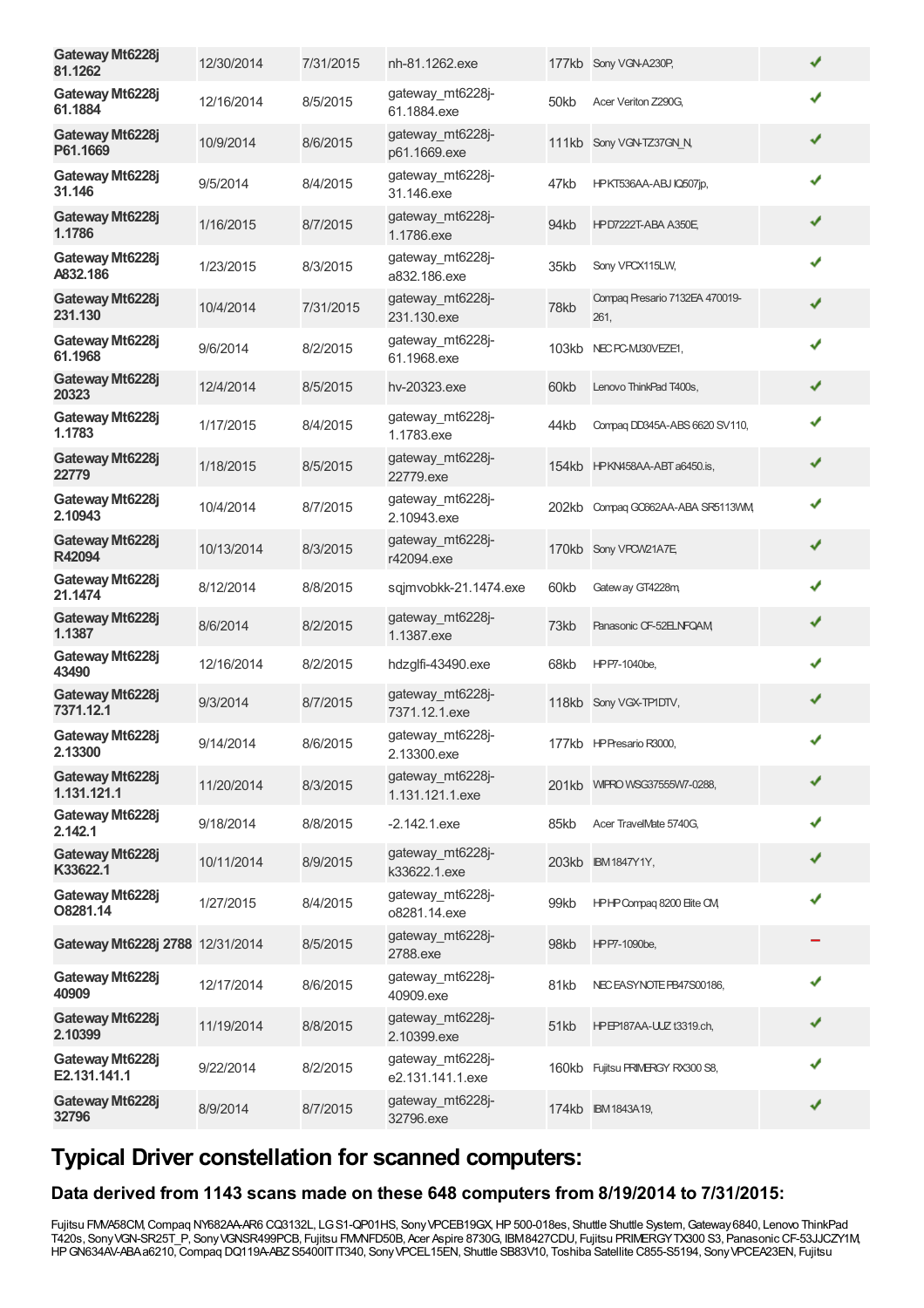LifeBook A6030, HP 800-050ea, HP HP Pavilion dv9870 Notebook PC, HP KJ325AA-ABG a6440a, HP HP Envy 13 Notebook PC, Fujitsu FMMFB60K, Toshiba SATELLITEPROC50-A-1HZ, Toshiba Satellite Pro 6100, Packard Bell Imedia I5800, SonyVGN-TZ35AN, IBM2888W5S, LGX140-A.AS11B1, Toshiba Satellite A100-999, HP HP Compaq nx8220, HP P7-1102, Acer P4LJ0, Fujitsu FMWWS157T, Sony PCG-GRX616SP, Epson Endeavor MT7500, Compaq EC516AA-ABH SR1519NL NL530,<br>Acer TravelMate 8371, Notebook MM2290, HP HP Compaq 6530b, Lenovo 7373W5P, HP S5-W761tg, HP D1290se-ABS PS353AA, Acer TravelMate 8331, IBM ThinkPad R40, Acer Aspire 8730G, LG X110-L.A7SPE, HP 500-108eo, Acer Veriton M200-Q57, Gateway E-5200, Sony VGN-TZ47FN, Lenovo 6457W8Q, Toshiba EQUIUMS6200, ZEPTO Znote 6515WD, NEC PC-LL700GD, Sony SVE1412ECXP, LG R460-K.ABLGL, Fujitsu FMVU75HRG, Acer V3-771, IBM2645CBH, Toshiba SATELLITEC855-1X3, MSI MS-7030, LGR200-R.CP55R, Packard Bell OneTwo S3221, Packard Bell IPower X9200, IBM2888WRS, NEC PC-VY20MAZ78, Toshiba Dynabook Qosmio E10/370LSJ2, Sony VGN-TZ37GN\_N, IBM18669MG, IBM23739HG, SIEMENS SIMATIC IPC627C, HP RR455AA-ABFt3727.f, IBM814338G, Dell Precision R7610, SonyVGC-RT150DY, MSI MS-9899, Sony VPCEG1S1R, HP810-190jp, HP VN294AA-UUZ p6210ch, ECS M916, Packard Bell IMEDIAF5750,Compaq AY552AA-AB5 CQ3118HK, Lenovo 20BECTO1WW,HPHPCompaq 6730b, SonyVGN-P35GK\_R, SonyVGN-SZ32GP\_B,HP HPE-420f, HP FJ377AA-ABF a6538.f, Compaq PJ536AA-ABA SR1265CL NA441, Panasonic CF-F8GWE08N3, Compaq PX734AA-ABA a123l NA520, NEC VERSAE6300 RNF91086795, IpexI.T.G Havre series, HP G5144fr-m, HP KP335AA-UUW m9253.sc, Sony VGN-SZ670N, LG S525-GF4WKN, Dell TT 3421, HP 110-010xt, Dell Precision T5610, PanasonicCF-18KHHEBLL, SonyVGN-Z41XRD\_B, EMachines L4030, SonyVGX-XL2A, Toshiba Satellite R630, SonyVGC-JS94FS, ASUS BA5190,A500, Fujitsu PRIMERGYTX150 S7, NEC PC-GL20ES3L6, Fujitsu PRIMERGYTX300 S3, Toshiba Dynabook CX/2213CMSW, LGR470-K.AR40KN, HP 700-150ef, IBM2373ZTS, Acer A7600U, Seneca Pro76566, SonyVGN-NS72JB\_W, IBM8172KMG,Dell Vostro 1540,HPFR598AA-ABEIQ512es, PanasonicCF-30CASEZBM, Supermicro X9DRW-7/iTPF, NEC PC-VK26MDZCE, Shuttle XP400, Sony VGN-A197VP, Acer Veriton S480G, HP FR449AA-ABU s3621uk, Acer Extensa 5010, IBM 1860WR7, SonyVGN-SZ1XP, PanasonicCF-53AAC01FT, SonyVGN-NS25G\_S, PanasonicCF-30CTWAZBM,HPFL399AA-ABZm9495it, LGLW65-KDTRV, SonyVGN-FW12G\_W, Packard Bell IMEDIAB2218 UK,Dell Studio 1457, Fujitsu FMVA56JWKS, Lenovo 10AJ0002GE,HPHPE-550be, SonyVPCEC390X,Compaq Presario 7110US470016-083, SonyVGN-SZ71E\_B,HPHPPAVILIONDV9000 KP950EA#ABF, SonyVPCEH18FK, ASUS1001PQ, LGE300-A.CB20A, SonyVGX-XL2A, MotherBoard ByZOTAC MotherBoard H61ITX-B-E, Lenovo SS09221149, LGS1-MOM1E2, SonyVGNFW463J/B, Lenovo ThinkCentre M55e, Supermicro X7DBP, LG 15U530-GT30K, Fujitsu FMVU90LB,HPPL482AA-AB4 w1084d, IBM622133U, Lenovo ThinkPad R61i, Toshiba SATELLITES50D-A-10H, LGZ20NH.AR51B3E, ASUS 1001PX, SonyVGN-P45GK\_W, SonyVGN-TZ36L\_B,HPHPCompaq nx6320, LGLM60-15166L,HPDA322A-ABZ434, IBM812235U,NECPOWERMATERD391161295, IBM8184LG1,HP100-5010b,HPKJ269AA-ABAs3407c, IBM621910U, KOBIANPI845GVM, MAXDATAMP2820 01, Packard Bell EasyNote LS85, SonyVGN-TZ31XN\_B, Acer TravelMate 5520, Powerspec Ps7124, SonyVPCEH18FK, Lenovo ThinkStation E31, EMachines Emachine E725,HPHPCompaq dx2390 Microtowe,HPCompaq Presario Notebook PC, Packard Bell EasyNote TR83, ASUS Z84J, NEC PC-VY13MRFEAEHU, Gateway M-7332H, ByteSpeed ByteSpeed Laptop UT40, Packard Bell IMEDIAH7653, Samsung R470/R420,HPCQ1160FRm, IBM8185NUZ, Fujitsu FMVNP8A7,NECPC-VN790FS, IBMSystem x3300 M4 -[7382E3G,HPNY545AAR-ABA p6210y, Lenovo ThinkPad X61 Tablet, Seneca Pro329919, MCJ P55-SD, HP P6680pt, HP HP Compaq dc7100 USDT, HP WE166AA-ABU p6319uk, Gateway GM5485H, IBM2389QU2, Prosys Prosys, IBMThinkCentre M51, Toshiba SATELLITE C855-1NF, NEC PC-LL750GD1K, HP HP Compaq nc8000, HP Presario C300, HP Pavilion dv1000, Gateway P-6317 HSN, NEC PC-VY16GWZR4, IBM81387HG, IBM8124PAT, LGR510-K.A275K, ASUS A7V, Alienware Alienware X51, IBM8183TQG, HP Compaq nx7010,RadiSys C2SBM, Acer ASPIRE1420P\_MSFT,HPAY690AA-ABM600-1120la,Gigabyte M1022E, SonyVPCF13XFX, SonySVE1413WPNB, WIPROWSG37455W7- 0082, Lenovo 3000 J110 Desktop, LGP310-K.CPW1A9, Gateway J6452, Sony VGN-TZ250N, HPHP ProBook 6460b, Clevo W240BL\_W250BZ\_W270BZQ, Compaq Presario 8141EA, MCJ Z37S, AT ALZAGAMEBOX, Gateway GT5228J, Mecer X107, Compaq EV971AA-ABFSR1860FR FR620, Fujitsu ESPRIMO P510, GENSW DSDT0001, IBM ThinkPad T41, LGS1-QP01HS, Sony VGN-TZ240N, Acer AS5737Z, Fujitsu FMVFB70NT, Fujitsu AMLO Li 2732, Lenovo 7661WJ2, IBM237319G, SAMSUN R509, Packard Bell IXtreme X9702, CASPER CASPER NEO, HP HP HDX 16 Notebook PC, Toshiba SATELLITE C855-20M, Samsung Q320/P320, Lenovo ThinkCentre M90, Fujitsu ESPRIMOE5916,NECNECPOWERMATES2100-006, PanasonicCF-SX2JE4DS, Fujitsu FMVNFD85D,HOUTERORO-PC, Acer TravelMate P455, SAMSUN 350V, IBYTE Udp gn naxos-i1l, Compaq BT466AA-ACJ CQ3211IX, HP HP MINI DM1-2010SO, IBMIBMeServer x226-[8648W16, Sony VGN-Z690TJ, Supermicro PDSG4, NEC PC-GV267VZDL, NEC PC-LL750RG1B, NEC PC-VL570AD, Lenovo ThinkPad Twist S230u, Lenovo 19514ZU, NEC VERSAM350 NN942000802,HPP6640ch, SonyVGN-NS21ER\_S,HPHPD290 MT, Lenovo ThinkPad R60,HPFQ504AA-ABGa6550a,GatewayLT27, IBM80847CG, Samsung 400B4Z/A01TH, Acer TravelMate 2460, Acer A0A150, IBM813135U,HPFL402AA-ABZs3630it, LGR200-R.CP55R,HPHPElite 7000 Microtowe, Fujitsu FMVD707AY,HP KN472AA-ACB a6421.ru, Compaq PX629AA-ABU SR1429UK GB520, NEC PC-LS350LS1YG, Fujitsu FMVF77DDRC, HP P6563sc, HP 500-108eo, Gateway FX6840-03E, NEC PC-VY22XRXEAAFM, NEC PC-LS150HS1KSG, HP HP Pavilion DV9670EM, Lenovo ThinkStation S10, HP S5-1028hk, Gateway MX7337H, HP PW665AA-ACJ a815i, Medion P861X, ELITEGROUPECSG335, PanasonicCF-19MH207NW, LGX110-L.A7A2E2, Avermedia 3150,Dell Vostro 5470, SonyVGN-SZ2HP\_B, MIKROLOG S800SE-C6, Lenovo ThinkCentre M71e, Sony PCG-TR3\_B, Sony VGN-AW92JS, HP HP Compaq dc7100 USDT, Sony VGN-NW238F, HP HP Pavilion TS 14 Notebook PC, HP HPE-550be, HP GG698AA-ABH s3130.nl, HP P9843A-ABF712, Sony VGN-A215M, Fujitsu FMMLX60TY, IBM842777G, Sony VGN-TZ3RMN\_N, Dell PowerEdge 1800, Fujitsu FMMP8A7, Lenovo ThinkPad X201, Toshiba SATELLITE C855-20M, Sony VGN-Z91DS, Panasonic FZ-G1AABJKMY, Compaq PE427A-ABU S7150UK GB420, Fujitsu LifeBook A6210, LG P1-JPLCY, Lenovo IdeaPad S9e, MSI PR420, HP PN239AA-ABZ m1180.it, ECS H57H-MUS, VMware VMware7,1, LGR560-U.ARC3BT,HPPW579AA-ABGm7088a, SonyVPCF13NFX, Lenovo ThinkCentre M72e,HPBT434AAR-ABAs5603w, Lenovo ThinkPad X230 Tablet, SonyVPC-M120AB, HPRR521AA-UUWs7720.sc,Uniwill L51AI Serial, Acer Veriton M200-Q57, Apple IMac8,1,Dimotion PCDN4M38,HP800-090jp, SonyVGN-FS92S,NECRNF91180985, Toshiba SATELLITE C55-A-1NG, Panasonic CF-18KHHEBLL, HP RR518AA-ABH S7730, Gigabyte M1022, HP FK479AAR-ABAs3600t, Sony VPCW21Z1E, Toshiba Dynabook T552/36FBK, Samsung NP-R510-FS04NL, Gateway 564GE, HP HP 2000-425NR, Gateway M-7343U, Sony VGN-NS38M\_S, HP HP Pavilion dv9000 NoteBook PC, Samsung SM50S, SonyVGN-BX745FN,Gateway4800 Series,NECPC-LL3509D, Toshiba Dynabook T552/36FWK, Packard Bell EasyNote\_F0946-U-020, ASUS RS162-E4/RX4, Fujitsu FMVXDXF74,HPPU002AV-ABAA810Y, ICP/ IEi KINO-690AM2, TriGem LLUON-A1,RMPlcRMDESKTOP201, Lenovo ThinkCentre A58,NEC VERSAE6300 RNF91086795, Lenovo 20131, Advent DT1404, NOVATECH A35FE/FB, Toshiba Satellite C850-B124, Toshiba IS1558, Fujitsu FMVF52CTWG, Lenovo 6066W8R, IBM2647LG7, SonyVPCF135FG, Lenovo 20AMS05C00,HPHPProBook 6445b, PanasonicCF-F9JYFCDR,HPHPd330 uT, Supermicro X10SAT, ASUS900, HPD5468AT-ABAGX768AA,HPHPEliteBook 8560w,HPAZ205AAR-ABAp6300z, Lenovo 6474Y2J, PanasonicCF-29ETP20KM, LanixLANIXCORP4080, Lenovo 9482W86, IBM8172KMG, HPVC758AA-ABZ p6120it, NEC PC-LL550RG1TB, Gateway DX442S, IBM8185NUZ, Gateway 06DT048, IBM1845BJ1, HP NE502AAR-ABA a6750t, Apple Macmini3,1, Packard Bell IMEDIAX9678 AIO, Acer Aspire 9810, Dell Dell System Inspiron M4110, NEC PC-VL5907D, HP A1412n-aba a1000, Packard Bell IXTREME I7202, HP HP Pavilion 11 x2 Notebook PC, IBM815772G, Toshiba Dynabook TX/77MMHYD, WIPRO WSG37425W7-0012, Biostar Hi-Fi B85S3, HP HP EliteBook 6930p, Olidata JumPC, HP HP Pavilion dv6-6c73ca, HP EG601AA-AB1 a1212k, NEC PC-LL770BD, LG LW65-KDTRV, ASUS X71S, LG LW40-J4JE2, Packard Bell EasyNote TR83, AOpen MP65, IBMSystem x3650 M3 -[7945K3G, SonyVPCX115LW, Packard Bell EASYNOTE\_MX61-B-026, SonyVGN-SZ32GP\_B, Acer Aspire 1420P, Toshiba SATELLITEC870-14G, TCL N700, Lenovo ThinkPad W530,HPPX813AA-ABXa1000.fi,HPPresario C300, SonyVGN-SZ76GN\_B, Packard Bell IMEDIA I4580 FR, HP Pavilion zd7000, NEC PC-LS150FS1TB, Gateway P-7809u, Acer TravelMate 2460, HP RR455AA-ABF t3727.f, Sony VGC-JS4EF\_S, Gateway 510 2900039, Toshiba Dynabook CX/2213CMSW, SAMSUN 3570R/370R/470R/450R/510R/4450RV, HP PX688AA-B14 t3040.be, Lenovo IdeaCentre K32010031, NEC PC-VN470GS6R, Toshiba Satellite C50-A491, Toshiba NB300-10D, IBM2373ZTS,HPCQ1140JP,HPGM435AA-UUWm8180.sc-a,HP WC694AA-UUGHPE-110be, Acer V3-771, IBM26478RG, IBM2662MQG, LGFS-2.AARAG, SonyVPCCB46EC, Fujitsu FMVA0300C,Gateway7310MC, IBM6221RYU,HPFQ504AA-ABGa6550a, Toshiba Dynabook AX/3527CMSB, IBMD945PLRN, Lenovo ThinkPad T61, Packard Bell Ipower G3720, Viglen VIG615M, Sony VPCCA2Z0E, Gigabyte EG45M-UD2H, Fujitsu FMVF58CMW, HP 800-050ea, Sony VGN-UX90S, CS&S Zenet, NEC PC-VT5500DE1, HP HP EliteBook 8530p, HP HP Compaq nx6110, LG K1-337AB1, Sony VGN-FZ290FU, NEC PC-MA13TEVEMJBA, IBM8194D1G, HP Pavilion dv8000, Panasonic CF-SX1WEVHR, Lenovo ThinkPad T510i, HP HP Compaq 6531s, IBM81838HJ, HP PS139AA-ABXa710.fi, LGR490-K.ARCWE1, IBM262842U, SonyVGN-NW265F, SonyVGN-CS2,NECPC-GL26ES9LE,GatewayP-6317 HSN,Compaq Presario 5471EA470030-395, IBM2724JU1, LGRD410-L.ADA3E2, Toshiba SATELLITE C850-A819, Panasonic CF-SX2BE4BP, Compusys PLC Towe, Sony VGN-NW21EF\_S, Panasonic CF-19TH1H1QW, Fujitsu FMMFB60K, IBM8113V7F, LGLS50-AC6U1, Compaq PJ517AA-ABASR1220NXNA441, NEC PC-LL550MG1J, Sony VPCF13NFX, LGR480-KAP28E, Packard Bell EasyNote TR83, MCJ P67A-SD40, Panasonic FZ-G1AAHJB1M,HPRP847AA-ABZm7680.it,HPNY545AAR-ABAp6210y, Lenovo ThinkPad L512, HP HP Pavilion dv6-6c73ca, IBM265244G, Lenovo 1952T60, HP HP Pavilion DV6-3206AX, ASUS CG5290, Samsung 400B4Z/A01TH, IBMIBMS vstem x3100 M4 -[258242Z, SonyVGN-CR35T\_B, Packard Bell IPower X9274, Lenovo 9174Y1A, Toshiba SATELLITEC660-1VR, SonyVGN-SZ780U,GatewayFX6800-03h, Sony VGN-NS31S\_S, Sony Vgn-sz483, NEC PC-LM530WH6B, HP Compaq 420, Packard Bell OneTwo M3450, Toshiba PSC0SE-02E21EFR, IBM682532U, Dell Latitude 7350, Fujitsu FMVLX50WD,Dell PowerEdge 1600SC, Intel SBD2B014, MouseComputer Z68A-SD60,HPPavilion dv6000,Compaq PX697AA-ABZSR1419ITIT520,HP HPCompaq 6515b, Packard Bell ISTARTMC9100 AIOEU,GatewayGM5688E, Lenovo ThinkCentre A52,HPDF194A-ABZ484,HPPN133AA-ABUt770.uk, Toshiba SATELLITE L850-1KZ, HP FR515AA-AB9 m9470pt, HP G5360fr-m, Lenovo ThinkPad Edge E330, NEC PC-MY20RBZ74, Toshiba Satellite L855-S5405, Sony VGN-TZ15AN, HP GP G62-A20SYNB, Packard Bell IMEDIAD2000C, CdcPointSpa CX-7592, ZOTAC ZBOXNXS-AD11, Lenovo ThinkPad Edge 15, HP HP Compaq nx6115, Packard Bell ENLS44HR, HP VG244AA-ABU p6235uk, Toshiba Qosmio F50, Acer NC-V5-571P-53338G75MASS, Packard Bell EASYNOTE PB62S00106, Sony VGNBZ579N03, Toshiba IS1558, Fujitsu FMVS565ABC, Lenovo 3000 J205 Desktop, SonyVPCSE23FX, PanasonicCF-S10DVCDP, Medion P8612,HPHPCompaq nw8440, Compaq RK539AAR-ABA SR2173WM, Panasonic CF-53JBLBY1M, Sony VGN-AW52JGB, Acer Predator G7760, NEC PC-MJ29MLZ2JCSF, Panasonic CF-19AHNAHFL, Packard Bell TS44HR, IBM23736G4, Alienware Aurora m9700, NEC PC-VR970MG, VMKOO VI P67 PRO, Sony VGN-NS180D, Dell PowerEdge R410, Fujitsu FMMHD70RC, HP HPE-367c, NEC PC-MY30DEZCA, Fujitsu D2804-A1, HP Presario F500, HP HP Pavilion dv9870 Notebook PC, Lenovo ThinkCentre Edge 71, Fujitsu FMVCE70L9, Lenovo ThinkPad X301, Sony VGN-G21XP B, FIC LM10W, HP VC758AA-ABZ p6120it, Toshiba Dynabook CX/2213CMSW, Acer Dalle, NEC PC VY13MEFEU, LGF1-2242HS, Dell Studio 1457, Lenovo ThinkPad Edge E220s, IBMIBMSystem x3650 -[7979BJU, HP PS304AA-ABHt880.nl, Medion P8613, NEC PC-MY24RAZ75,HPHPPavilion dv9575EM, Acer TM7520, MSI MS-7521, IBM8184W3Z, SonyVGN-SR430J,HPFL379AA-UUZm9480ch, IBMThinkCentre A50p, IBM 8177B1G, PanasonicCF-52AJCBDBM,HPP7541A-ABG711a,NECPC-LL700ED,HPHPCompaq nx7300,Compaq ProLiant ML350G3, LGS525-GF4WKN,HPHP Compaq 2710p, Dimotion PCDO5V3, SOTEC WG Series, HP Presario C300, Fujitsu MS-6318, Fujitsu FPC03080AL, Compaq EP103AA-ABU SR1709UKGB610,